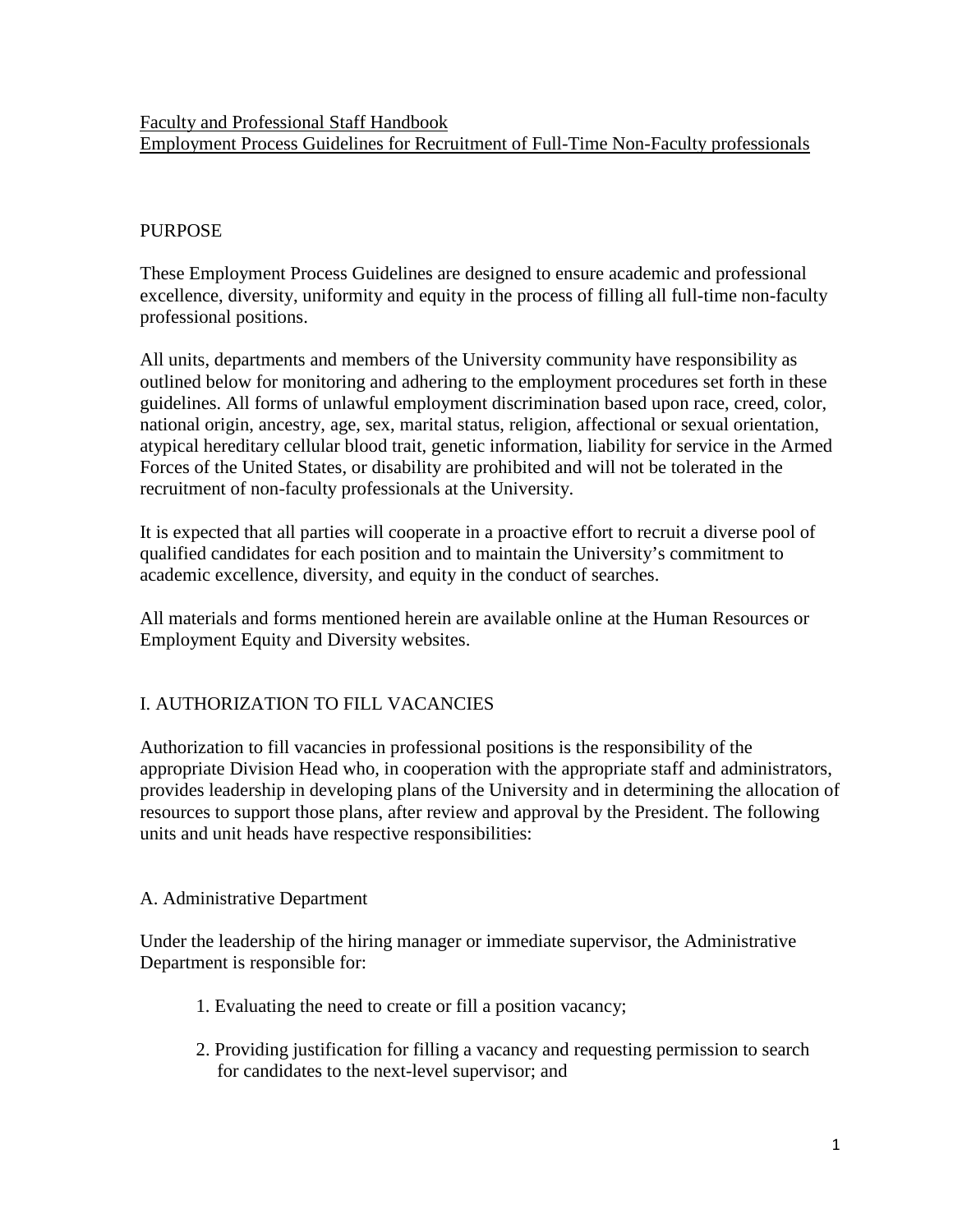- 3. Preparing or updating a proposed job description concerning the vacancy to be filled (including specialization and required qualifications), and providing it to the next- level supervisor for review.
- B. Next-Level Supervisor (Assistant and Associate Vice Presidents, etc.)

He/she is responsible for:

- 1. Providing the Division Head with a list of existing vacancies and proposed positions to be filled in each department including specific titles, job descriptions, salary and/or rank, starting date, source of funding, justification and proposed application deadline;
- 2. Reviewing and endorsing job descriptions from departments which specify, at a minimum, the following: (a) title; (b) principal responsibilities; and (c) required and preferred qualifications, and submitting them to the Division Head for final approval;
- 3. Notifying the department of approval/disapproval to fill vacant or proposed positions.

### C. Division Head

The Division Head evaluates all requests to fill existing vacancies and/or proposed positions and also recommends and requests permission to fill vacancies based on the priorities, needs and resources of the departments, division and University. The Division Head is responsible for:

- 1. Providing the President with a list of existing vacancies and proposed positions to be filled in each department including specific titles, job descriptions, salary and/or rank, starting date, source of funding, justification and proposed application deadline;
- 2. Reviewing and giving final approval to job descriptions;
- 3. Notifying the Assistant or Associate Vice President of approval/disapproval to fill vacant or proposed positions after discussion with the President;
- 4. Charging the Search Committee;
- 5. Contracting with a search firm if desired after consultation with the President.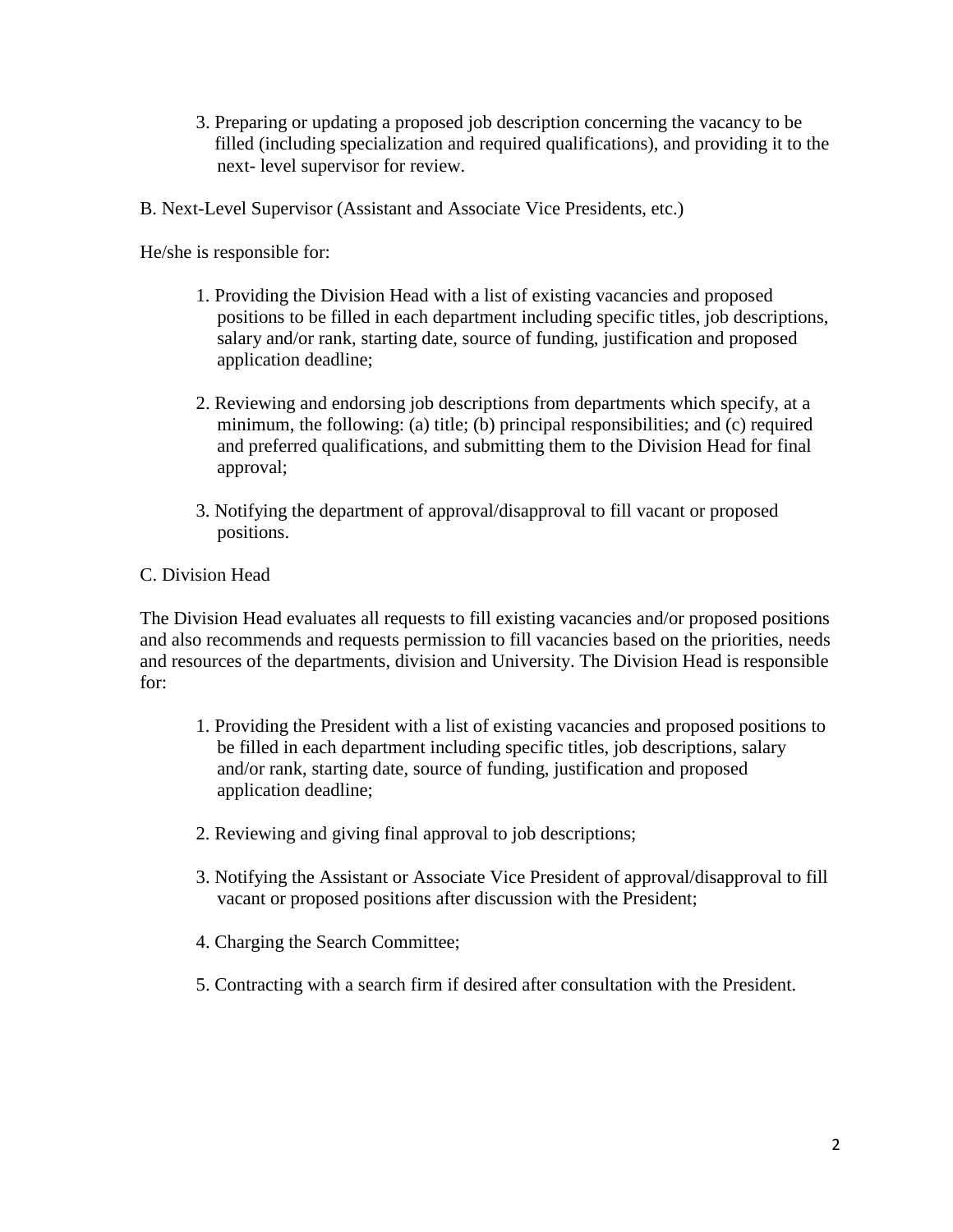#### D. The Office of Human Resources

- 1. Approves proposed job descriptions or, in the case of new positions, evaluates responsibilities and position requirements and assigns specific state titles and salary ranges; advises Division Head accordingly;
- 2. Coordinates distribution of Position Announcements for posting on campus bulletin boards and on the Human Resources Employment Opportunities web page;
- 3. Arranges for advertising in cooperation with the hiring manager;
- 4. Places approved advertisements in appropriate media outlets, list-serves, and other venues that are most cost effective for the University.

### II. THE SEARCH AND APPOINTMENT PROCESS

Final authority for appointment to full-time non-faculty professional positions resides with the President and the public action of the Board of Trustees and nothing contained in this process is intended to lessen that authority. The process leading to such appointment, with exceptions noted below, is a process of recommendation and approval in which responsibilities and duties are delegated as follows:

A. The Hiring Manager or Immediate Supervisor:

- 1. Prepares a proposed job description detailing the nature of the duties inherent in the position and submits it and the proposed required academic and experiential qualifications, along with any preferred qualifications, to the Office of Human Resources for approval and/or evaluation; from there, the job description is submitted to the next-level supervisor and Division Head for final approval prior to advertising; prepares the Position Control Form for final authorization to conduct a search;
- 2. Prepares the Position Announcement and Advertisement containing the information below and submits this information to the next-level supervisor, Division Head, Human Resources, and Employment Equity and Diversity for review, revision and approval.
	- a) Specific and related duties
	- b) Job related qualifications
	- c) Degrees required and those preferred if applicable
	- d) Number of years of experience required or preferred, or other criteria
	- e) Rank
	- f) Starting date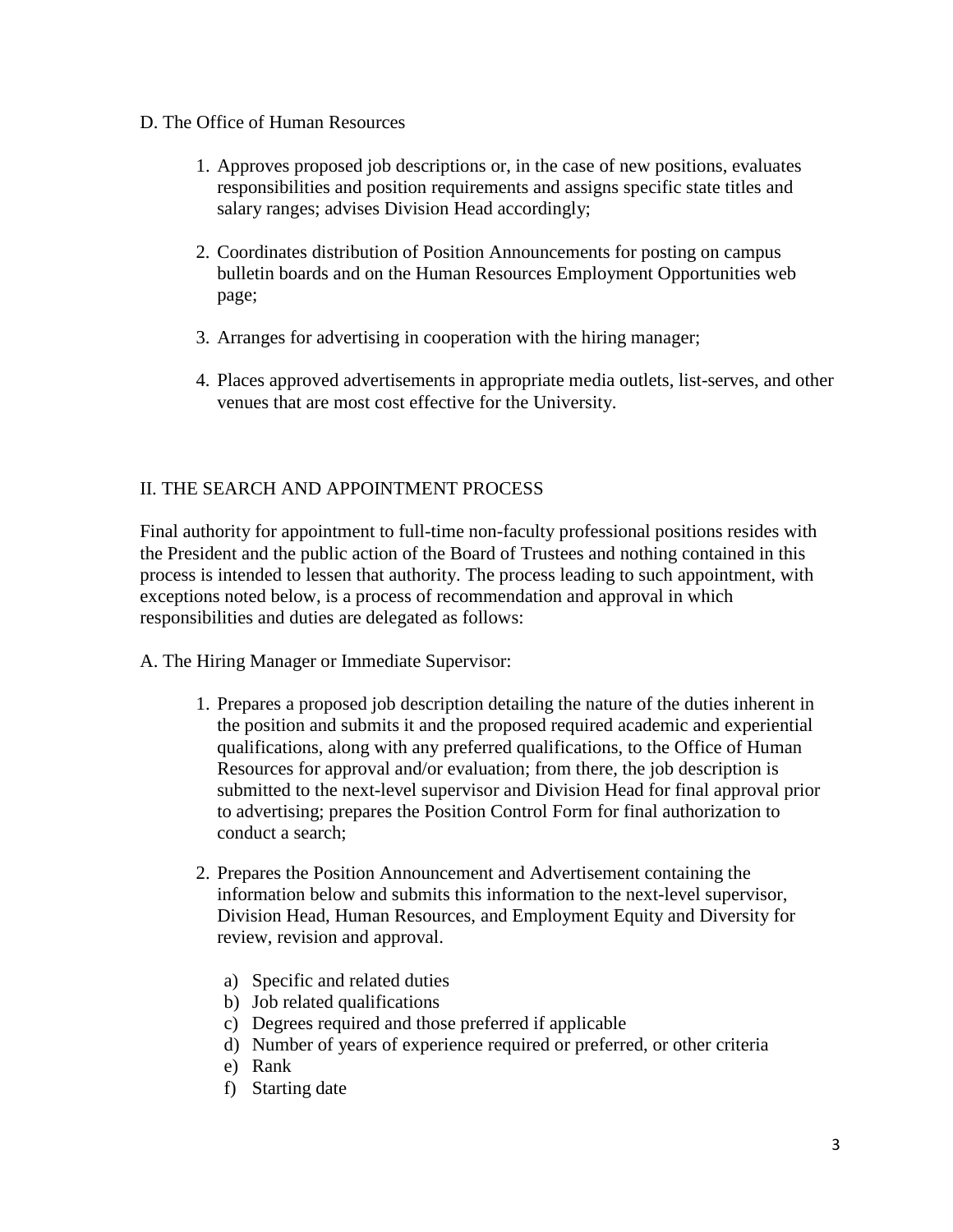- g) Name of the Search Committee Chairperson or other person as the contact for receipt of cover letter and resume
- h) Closing date for applications or if applications will be considered until position is filled
- 3. Recommends to the Division Head or next-level supervisor, in accord with University policies, the appointment of members to a Search Committee. The composition of the Search Committee should reflect sensitivity to the various constituencies within the University community that may be affected by the position and should include representation of women and minorities. The following shall not serve on a Search Committee: person(s) recommending the final applicant to the President; an incumbent who is vacating the position to be filled; the Director of Employment Equity and Diversity (who may serve as a resource person to the Search Committee); family members or others with significant relation to the applicants amounting to a conflict of interest; the hiring manager or immediate supervisor; The Hiring Manager also designates a Chairperson of the Search Committee, subject to the review and approval of the next-level supervisor and the Director of Employment Equity and Diversity;
- 4. Charges and provides the Search Committee with relevant information, including but not limited to:
	- a) description of the position as advertised;
	- b) nature and extent of the advertising made for position;
	- c) total number of candidates to be recommended by the committee, (not less than three (3) or more than five (5)) unranked; and
	- d) the time frame by which the final candidates should be recommended;
- 5. Invites the Director of Employment Equity and Diversity or designee to the first meeting of the Search Committee to review the legal requirements of equal opportunity and Affirmative Action and William Paterson University's Employment Process Guidelines, and to discuss possible strategies for recruitment;
- 6. Ensures that members of the Search Committee faithfully follow these guidelines and takes whatever action necessary and consistent with these guidelines to aid the Search Committee to fulfill its charge; and
- 7. Receives the recommendations of the Search Committee and reviews and forwards them to the next level supervisor.

The Hiring Manager or Immediate Supervisor may, but is not required to, interview candidates recommended by the Search Committee, and may exchange views on the various applicants with the Search Committee but, in doing so, he or she should not disclose such confidential information to individuals outside of the search process as defined by these guidelines.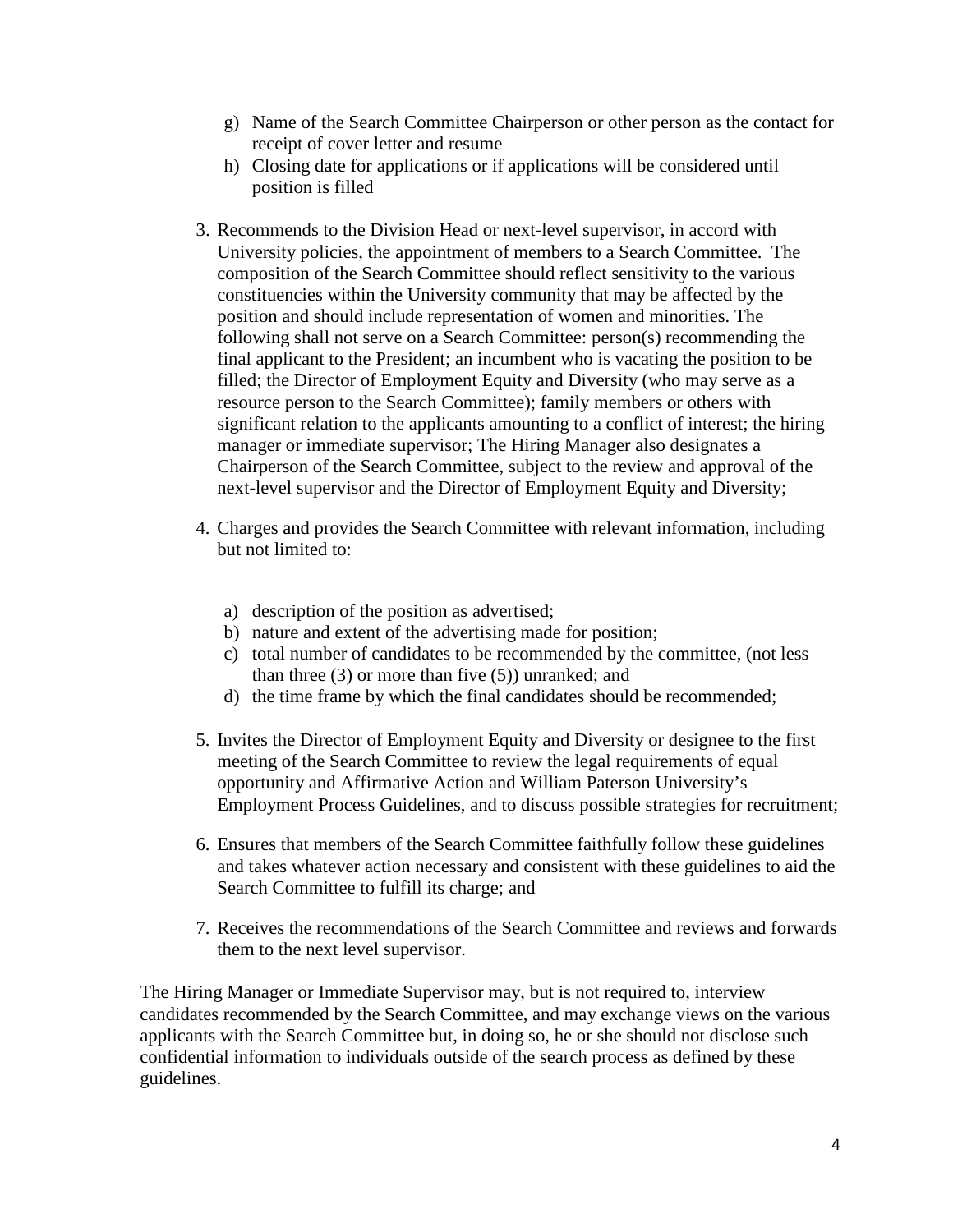B. The Office of Employment Equity and Diversity works with the hiring managers and next level supervisors to:

- 1. Review the advertisement and position announcement before it is released;
- 2. Conduct a briefing meeting with the Search Committee regarding equal opportunity and affirmative action, and established search procedures;
- 3. Review and provide feedback on sample interview questions developed by the search committee with respect to appropriateness;
- 4. Assist in outreach to attract diverse candidates through professional contacts, Internet postings, conferences and other recruitment sources;
- 5. Determine the adequacy of the applicant pool by reviewing Form I and collecting data on race, sex, and ethnic identity of applicants through the voluntary and anonymous use of the pre-employment identification card or other Equal Employment Opportunity Questionnaire returned to the OEED. The acceptance of the interview pool will be confirmed by an e-mail to the Chair of the Search Committee and the Division Head. In the event of a lack of qualified candidates, this Office may recommend to the next level supervisor the cancellation or extension of the search as appropriate;
- 6. Make appropriate recommendations during the search process to ensure that a bona fide equal opportunity /affirmative action search is conducted and at the conclusion of the process certifying for the University that such a bona fide search has occurred. (Form II)
- C. Search Committees: Members, Committee Chairpersons, and Their Responsibilities

Nature and Composition of Search Committees

Search Committees are required for all searches to fill full-time non-faculty professional position vacancies (with exceptions noted below) but may be omitted in the President's discretion as detailed below. Search Committees are not required to appoint candidates to part-time positions; to fill graduate assistant positions, or for vacancies to be filled from a Civil Service Certification List. Only full-time professionals can serve on departmental search committees for professional non-faculty staff, and committee membership may include staff from both the hiring department and other departments of the University.

Exceptions to the use of Search Committees, with the approval of the President or designee and the Office of Employment Equity and Diversity, may occur in emergency situations such as sudden resignation, illness, retirement, death or other unforeseen circumstances resulting in a temporary appointment. In addition, the President has, and may delegate, the right and responsibility to fill vacancies temporarily or permanently without a search in light of institutional need or exigency.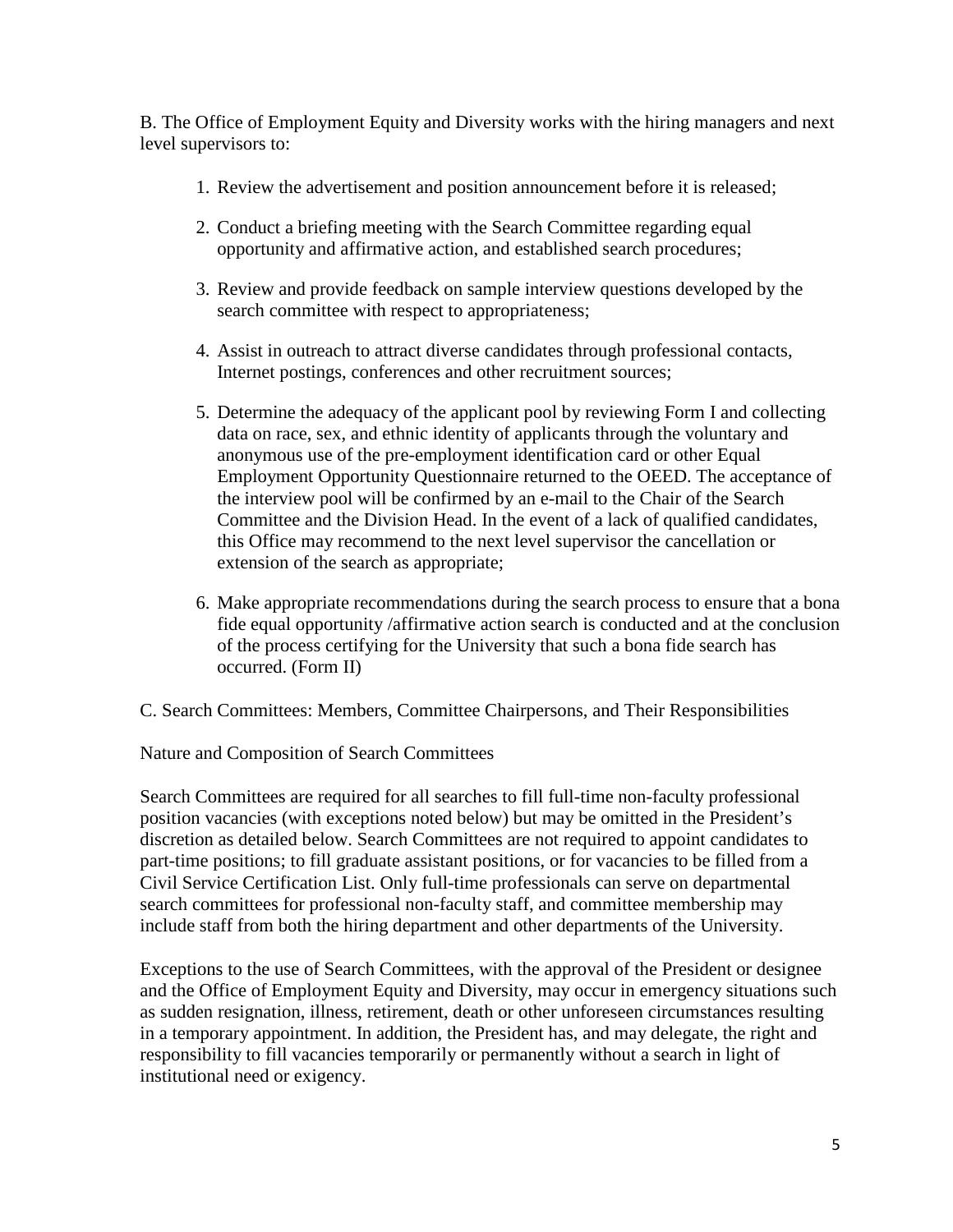Hiring managers or immediate supervisors are responsible, in accord with University policies, for recommending members of search committees for approval by the Director of Employment Equity and Diversity and Division Head or next-level supervisor. (The Division Head shall have final approval in cases where composition of a committee is disputed and where a resolution is not reached in a timely manner.)

- 1. A member of the Search Committee works closely with the other members and is responsible, at a minimum for:
	- (a) Adhering to the confidentiality of the deliberations and processes followed by the Search Committee (such as not revealing evaluations and rankings of candidates and, in general, protecting the privacy of applicants). Nothing herein shall be construed to prevent members of the Search Committee from providing information to other administrators having specified roles or responsibilities in the search process, as defined by these guidelines;
	- (b) Evaluating thoroughly the applications, resumes or vitae of all applicants, and identifying applicants to be invited for an interview;
	- (c) Conveying to the Office of Employment Equity and Diversity, via the Chair, the identity of the candidates to be interviewed and working cooperatively to ensure a diverse and well qualified pool;
	- (d) Participating fully in all scheduled interviews with candidates (except in the case of illness), preparing written feedback on each interview, including those recommended to the Search Committee Chair and to recuse himself or herself from the committee if he or she is unable to do so;
	- (e) Participating in determining the number of qualified applicants and interviewees to be reviewed by the Search Committee in order to be able to recommend at least the minimum required number of candidates to the next level;
	- (f) Recommending, in cooperation with other members of the committee, at least three (3) but no more than five (5) qualified applicants unranked with a detailed description of the candidates' strengths and weaknesses. The submission of less than three (3) qualified candidates requires special approval by the President or his/her designee. Submission of less than the minimal number of recommended candidates without approval from the President shall be deemed a failure to fulfill the charge and may require further action consistent with these Guidelines.
	- (g) Recusing himself or herself from the committee when one or more of the candidates for the position is someone with whom the member has a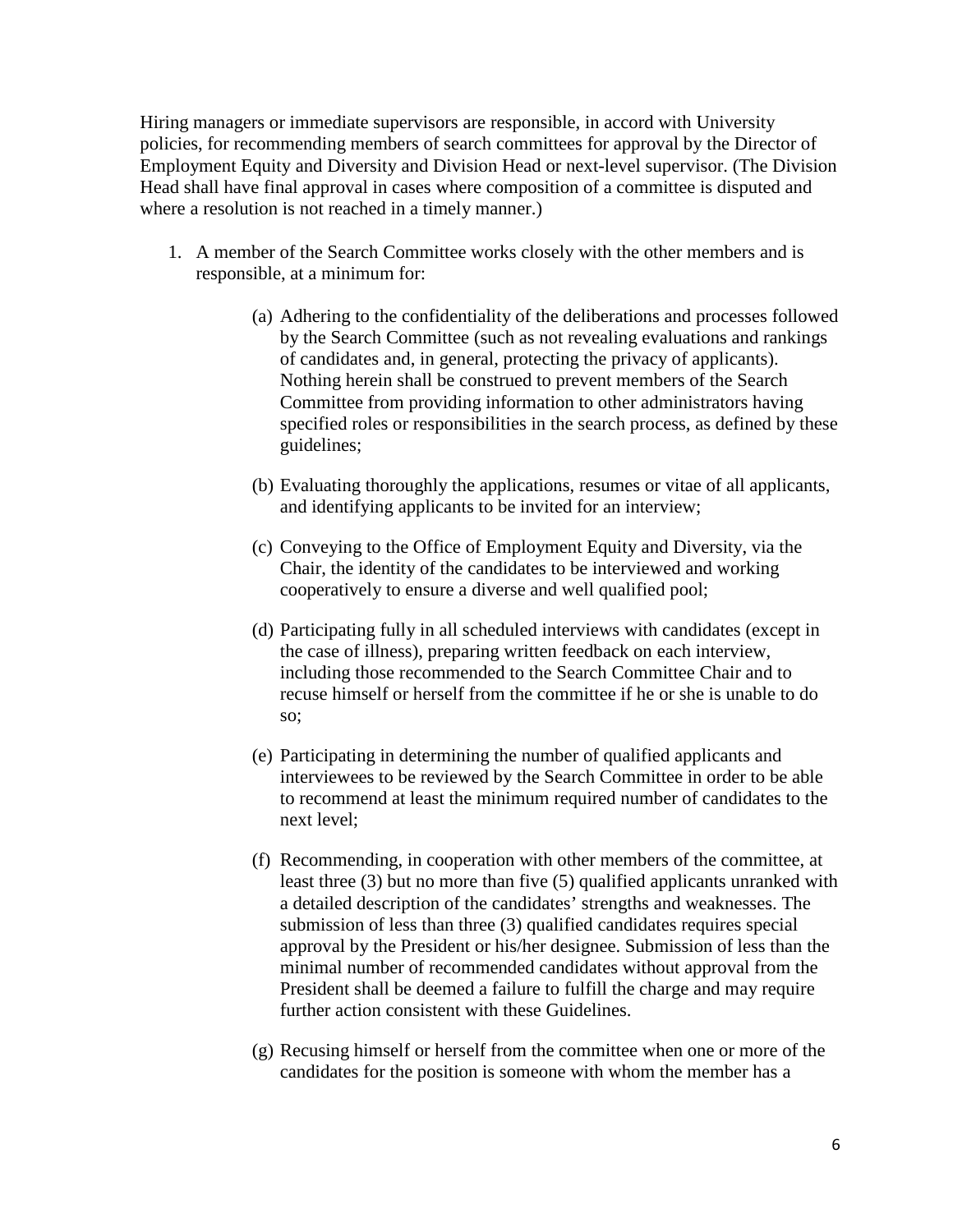familial or other close relationship, feels a particular advocacy for or against, or will be perceived by others in that way;

- (h) Taking all reasonable and appropriate steps to complete the given charge of the Search Committee;
- (i) Maintaining parameters by not negotiating or discussing specifically matters of salary or terms and conditions of employment, such as teaching, except where these are stated in the advertisement.
- 2. The Chair of a Search Committee oversees and facilitates the work of the Committee and, while he or she may delegate specific tasks in the work of the committee, he or she has final responsibility for:
	- (a) Scheduling a meeting between the Committee and the Office of Employment Equity and Diversity to review with the committee all relevant federal, state and institutional regulations and guidelines;
	- (b) Receiving and logging all applications, resumes and vitae and sending acknowledgments, including the pre-employment identification card, to all applicants;
	- (c) Extending a verbal invitation to applicants identified for interview, and issuing a formal letter of confirmation to those verbally accepting the invitation, along with a Reference Release Form;
	- (d) Facilitating the committee meetings and candidate interviews including travel arrangements;
	- (e) Scheduling candidate interviews with the Committee, hiring manager; and others as requested by the Division Head;
	- (f) Informing the Office of Employment Equity and Diversity and appropriate next-level supervisor of names of applicants who will invited to campus for an interview;
	- (g) Submitting the written list of strengths and weaknesses from the Committee for no fewer than three (3) and no more than five (5) qualified applicants, including any dissenting opinions if necessary and taking other reasonable and necessary steps to ensure the charge of the committee is met;
	- (h) Completing all required forms and submitting Forms I and II to the Office of Employment Equity and Diversity;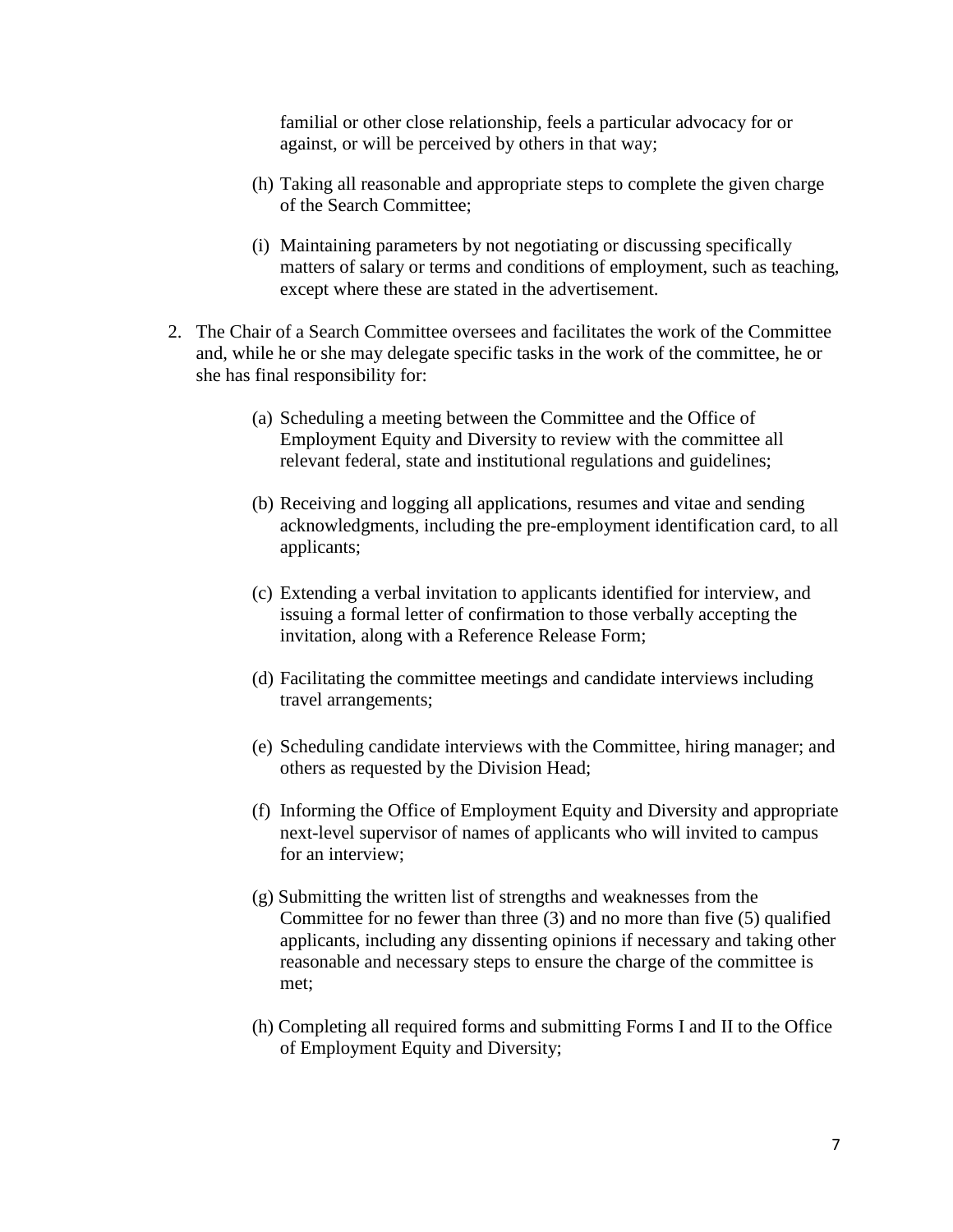- (i) Maintaining copies of the letters of acknowledgment, of non-appointment, and other relevant documentation including Affirmative Action Forms I and II in department files where they become the responsibility of the department/unit hiring manager;
- (j) Sending a letter to all non-appointees at the close of the search indicating that the search has been successfully completed or closed without appointment;
- (k) Maintaining parameters by not negotiating or discussing specifically matters of salary or terms and conditions of employment, such as teaching, except where these are stated in the advertisement;
- (l) Contacting the Office of Human Resources and the Office of Employment Equity and Diversity to receive permission to dispose of search materials before doing so.
- D. Search Firms and Search Committees

For specific searches, a Division Head or other senior University official may contract with a search firm having specialized expertise, particularly if the search is to be conducted on a nationwide basis. Once contracted, representatives from search firms are acting as agents of the University, as defined by these guidelines.

As requested, the Chair and members of search committees are required to meet with, share information or observations, respond to inquiries or questions, and work cooperatively and professionally with search firm representatives.

E. Senior University Official, Division Head, President and Their Responsibilities

The Division Head/designee or other senior University official has responsibility for review, approval, communication, and negotiation with final candidates on matters of rank, range, and salary. Specifically, he or she is responsible for:

- 1. Making an assessment of the candidates by engaging in any or all of the following: (a) interviewing all, some or none of the applicants recommended by the Search Committee, (b) interviewing candidates from the applicant pool not recommended or not interviewed by the Search Committee; (c) identifying and interviewing other applicants for interview who were not part of the Search Committee review process; The Division Head/designee may pursue any or all of these separate and available options. All candidates the Division Head selects for hiring must be interviewed.
- 2. Conducting and documenting at least three (3) reference checks for any candidate to whom an offer of employment is proposed;
- 3. Consulting with the Search Committee Chair and recommending final candidate(s) for appointment to the President;